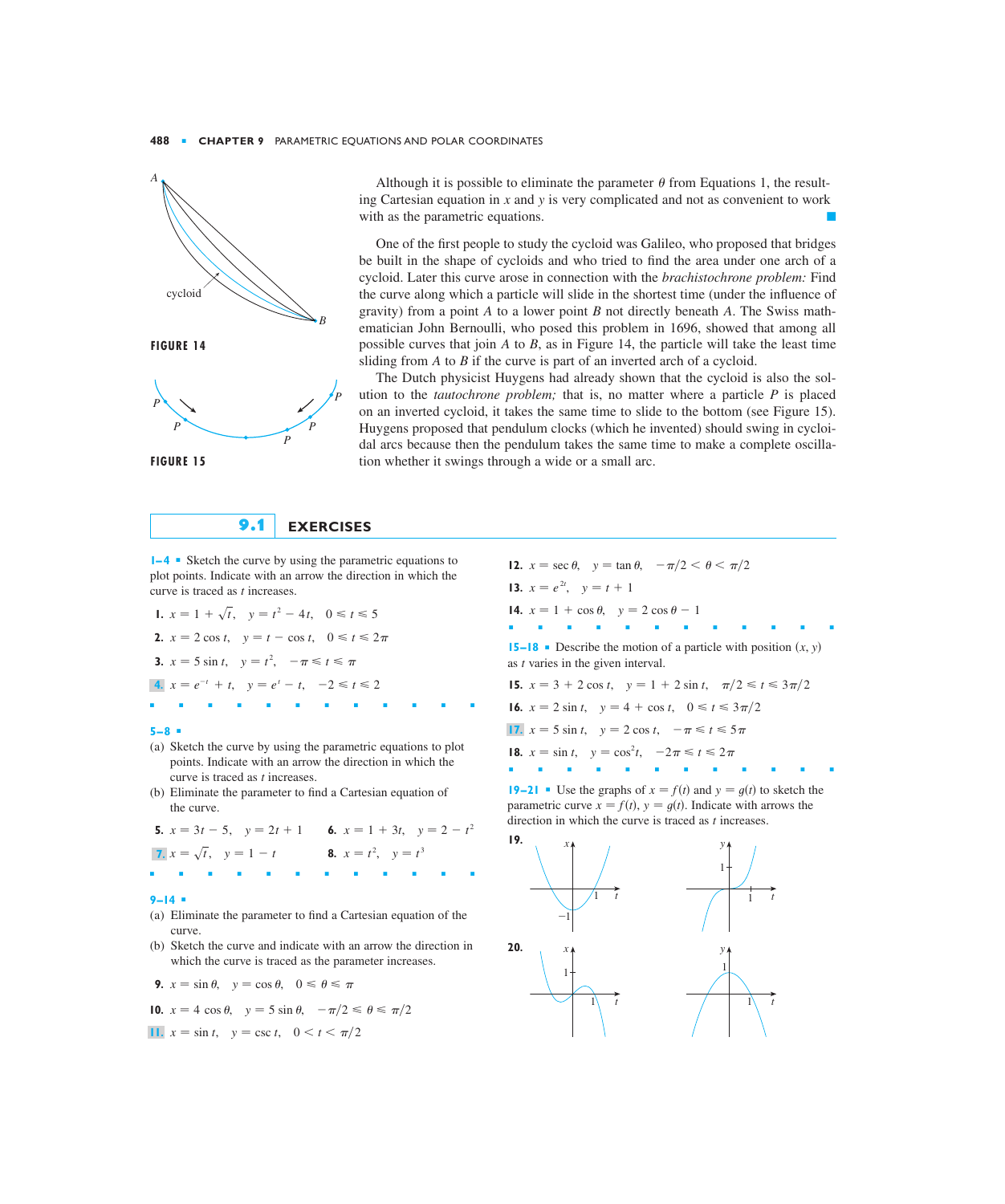

- **22.** Match the parametric equations with the graphs labeled I–VI. Give reasons for your choices. (Do not use a graphing device.)
	- $f(x)$   $x = t^3 2t$ ,  $y = t^2 t$ (b)  $x = t^3 - 1$ ,  $y = 2 - t^2$ (c)  $x = \sin 3t$ ,  $y = \sin 4t$ (d)  $x = t + \sin 2t$ ,  $y = t + \sin 3t$  $(e)$   $x = \sin(t + \sin t), y = \cos(t + \cos t)$  $(f)$   $x = \cos t$ ,  $y = \sin(t + \sin 5t)$



- **23.** Graph the curve  $x = y 3y^3 + y^5$ .
- **24.** Graph the curves  $y = x^5$  and  $x = y(y 1)^2$  and find their points of intersection correct to one decimal place.
	- (a) Show that the parametric equations **25.**

$$
x = x_1 + (x_2 - x_1)t \qquad y = y_1 + (y_2 - y_1)t
$$

where  $0 \le t \le 1$ , describe the line segment that joins the points  $P_1(x_1, y_1)$  and  $P_2(x_2, y_2)$ .

- (b) Find parametric equations to represent the line segment from  $(-2, 7)$  to  $(3, -1)$ .
- **26.** Use a graphing device and the result of Exercise 25(a) to draw the triangle with vertices  $A(1, 1), B(4, 2),$  and  $C(1, 5)$ .
	- Find parametric equations for the path of a particle that **27.** moves along the circle  $x^2 + (y - 1)^2 = 4$  in the manner described.
		- (a) Once around clockwise, starting at  $(2, 1)$
		- (b) Three times around counterclockwise, starting at  $(2, 1)$
		- $(c)$  Halfway around counterclockwise, starting at  $(0, 3)$
- **28.** (a) Find parametric equations for the ellipse  $x^2/a^2 + y^2/b^2 = 1$ . [*Hint:* Modify the equations of the circle in Example 2.]
- (b) Use these parametric equations to graph the ellipse when  $a = 3$  and  $b = 1, 2, 4$ , and 8.
- (c) How does the shape of the ellipse change as *b* varies?
- ; **29–30** Use a graphing calculator or computer to reproduce the picture.



**31–32** ■ Compare the curves represented by the parametric equations. How do they differ?

- **31.** (a)  $x = t^3$ ,  $y = t^2$ (b)  $x = t^6$ , (c)  $x = e^{-3t}$ ,  $y = e^{-2t}$ **32.** (a)  $x = t$ ,  $y = t^{-2}$  $x = t^6$ ,  $y = t^4$
- (b)  $x = \cos t$ ,  $y = \sec^2 t$ (c)  $x = e^t$ ,  $y = e^{-2t}$
- **33.** Derive Equations 1 for the case  $\pi/2 < \theta < \pi$ .

■■■■■■■■■■■■

**34.** Let P be a point at a distance  $d$  from the center of a circle of radius  $r$ . The curve traced out by  $P$  as the circle rolls along a straight line is called a **trochoid**. (Think of the motion of a point on a spoke of a bicycle wheel.) The cycloid is the special case of a trochoid with  $d = r$ . Using the same parameter  $\theta$  as for the cycloid and assuming the line is the *x*-axis and  $\theta = 0$  when *P* is at one of its lowest points, show that parametric equations of the trochoid are

$$
x = r\theta - d\sin\theta \qquad y = r - d\cos\theta
$$

Sketch the trochoid for the cases  $d < r$  and  $d > r$ .

**35.** If a and b are fixed numbers, find parametric equations for the curve that consists of all possible positions of the point P in the figure, using the angle  $\theta$  as the parameter. Then eliminate the parameter and identify the curve.